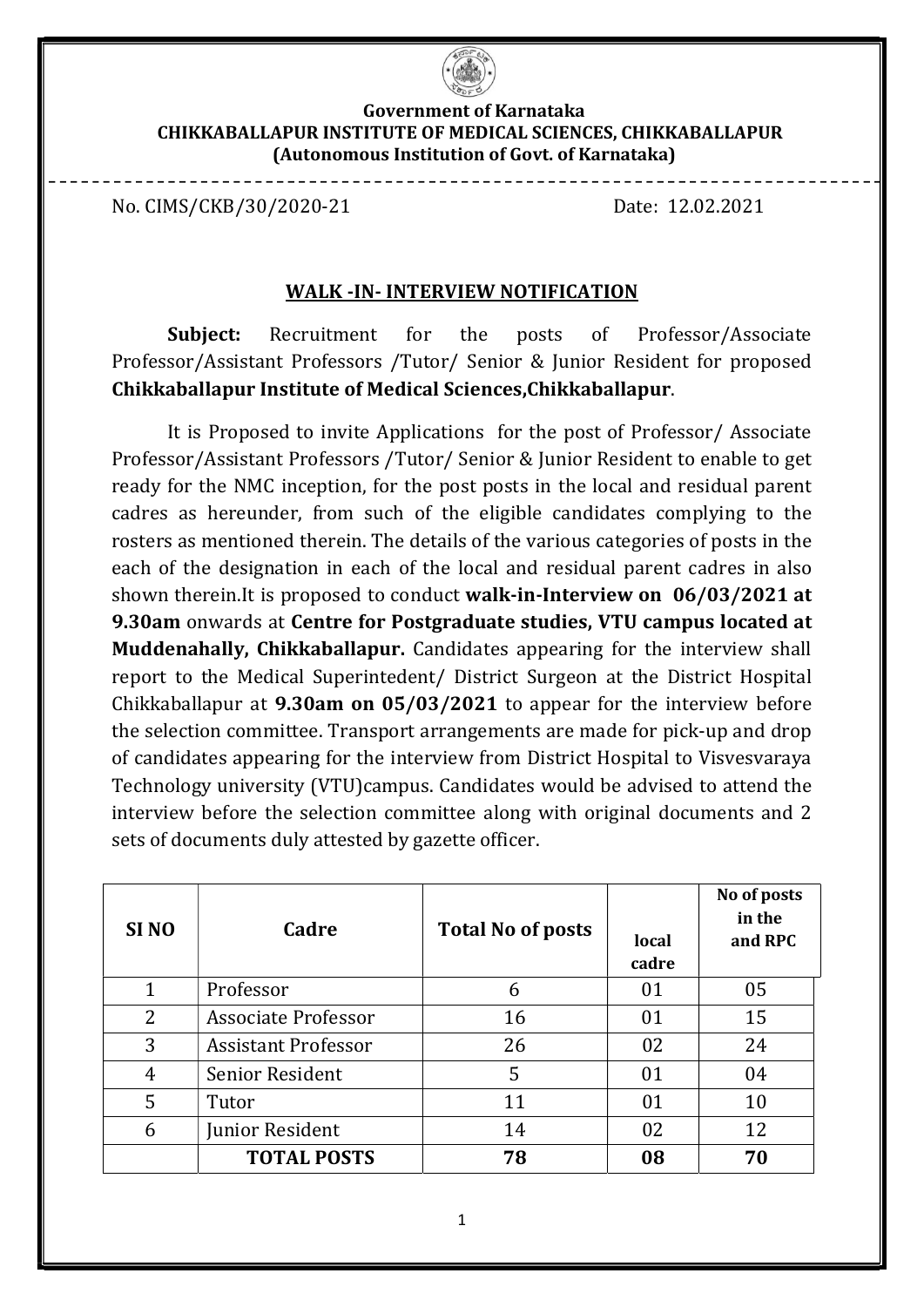| SI <sub>NO</sub> | <b>DEPARTMENT</b>        | <b>PROFESSOR</b> | No of posts in the<br><b>Local cadre and RPC</b> |               |
|------------------|--------------------------|------------------|--------------------------------------------------|---------------|
| 1.               | Anatomy                  | 1                |                                                  |               |
| 2.               | Biochemistry             | 1                |                                                  |               |
| 3.               | <b>General Medicine</b>  | 1                | 01                                               | 05            |
| 4.               | General surgery          | 1                |                                                  |               |
| 5.               | Obstetrics & Gynaecology | 1                |                                                  |               |
| 6.               | Physiology               | 1                |                                                  |               |
|                  | <b>TOTAL</b>             | 06               |                                                  | As per Roster |
|                  |                          |                  |                                                  | points        |

.

| SI <sub>NO</sub> | <b>DEPARTMENT</b>       | <b>ASSOCIATE</b><br><b>PROFESSOR</b> | No of posts in the<br><b>Local cadre and RPC</b> |    |
|------------------|-------------------------|--------------------------------------|--------------------------------------------------|----|
| 1.               | Anatomy                 | 01                                   |                                                  |    |
| 2.               | Anesthesia              | 02                                   |                                                  |    |
| 3.               | Biochemistry            | 01                                   |                                                  |    |
| 4.               | <b>General Medicine</b> | 02                                   |                                                  |    |
| 5.               | General surgery         | 02                                   |                                                  |    |
| 6.               | Microbiology            | 01                                   | 01                                               | 15 |
| 7.               | Obstetrics              | 01                                   |                                                  |    |
|                  | &Gynaecology            |                                      |                                                  |    |
| 8.               | Orthopedics             | 01                                   |                                                  |    |
| 9.               | Pathology               | 01                                   |                                                  |    |
| 10.              | Pediatrics              | 01                                   |                                                  |    |
| 11.              | Pharmacology            | 01                                   |                                                  |    |
| 12.              | Physiology              | 01                                   |                                                  |    |
| 13.              | 01<br>Radiodiagnosis    |                                      |                                                  |    |
|                  | <b>TOTAL</b>            | 16                                   | 01                                               | 15 |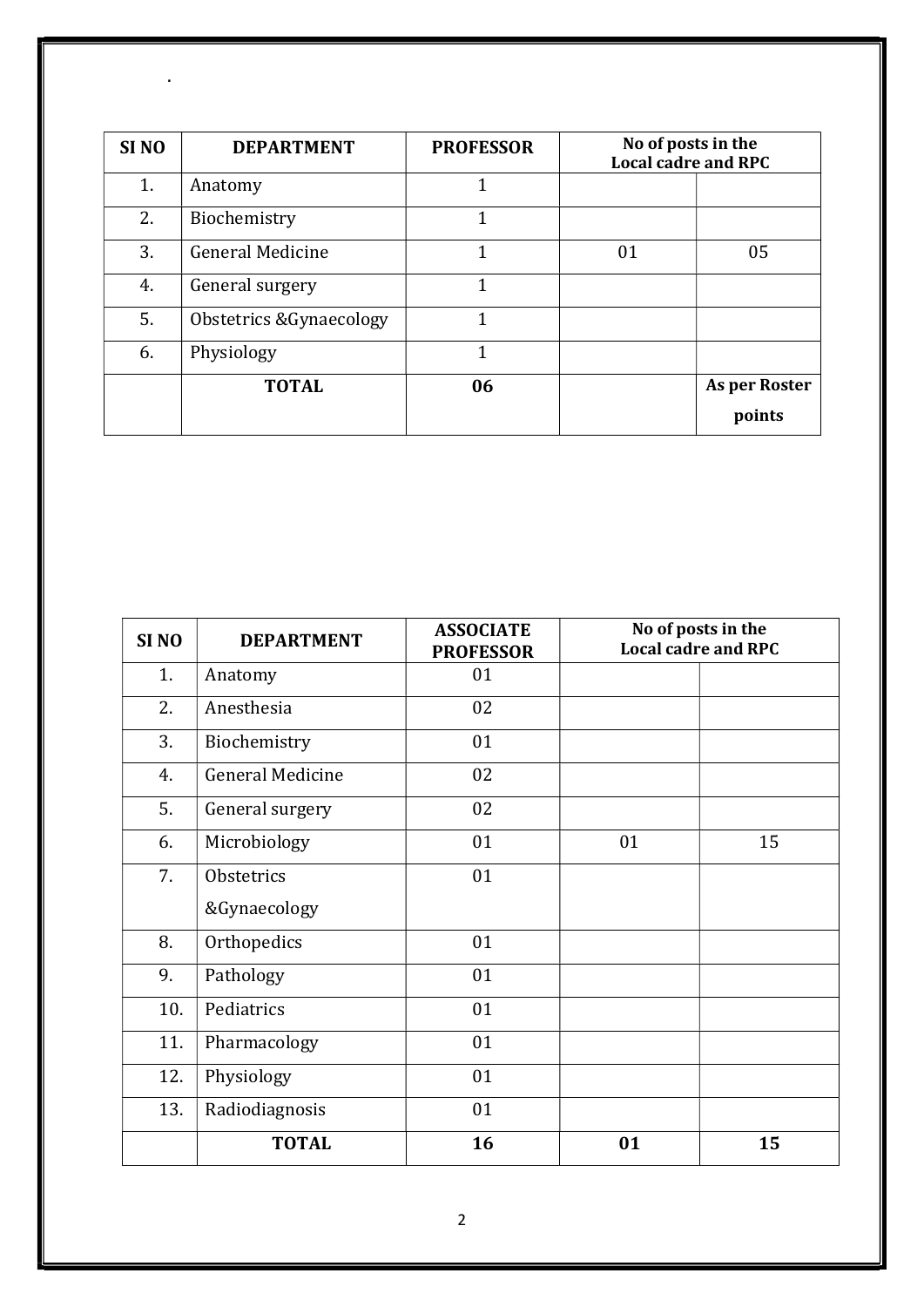| SI <sub>NO</sub> | <b>DEPARTMENT</b>                  | <b>ASSISTANT</b><br><b>PROFESSOR</b> |    | No of posts in the<br><b>Local cadre and RPC</b> |
|------------------|------------------------------------|--------------------------------------|----|--------------------------------------------------|
| 1.               | Anatomy                            | 02                                   |    |                                                  |
| 2.               | Anesthesia                         | 02                                   |    |                                                  |
| 3.               | Biochemistry                       | 02                                   |    |                                                  |
| 4.               | <b>Community Medicine</b>          | 01                                   |    |                                                  |
| 5.               | Dermatology, venerology&           | 01                                   |    |                                                  |
|                  | leprosy                            |                                      |    |                                                  |
| 6.               | <b>Forensic Medicine</b>           | 01                                   |    |                                                  |
| 7.               | <b>General Medicine</b>            | 03                                   |    |                                                  |
| 8.               | General surgery                    | 02                                   |    |                                                  |
| 9.               | <b>Obstetrics &amp;Gynaecology</b> | $\overline{02}$                      | 02 | 24                                               |
| 10.              | Ophthalmology                      | 01                                   |    |                                                  |
| 11.              | Orthopedics                        | 01                                   |    |                                                  |
| 12.              | Oto-Rhino-Laryngology              | 01                                   |    |                                                  |
| 13.              | Pathology                          | 01                                   |    |                                                  |
| 14.              | Pediatrics                         | 01                                   |    |                                                  |
| 15.              | Physiology                         | 02                                   |    |                                                  |
| 16.              | Psychiatry                         | 01                                   |    |                                                  |
| 17.              | Radiodiagnosis                     | 01                                   |    |                                                  |
| 18.              | Tuberculosis & chest diseases      | 01                                   |    |                                                  |
|                  | <b>TOTAL</b>                       | 26                                   | 02 | 24                                               |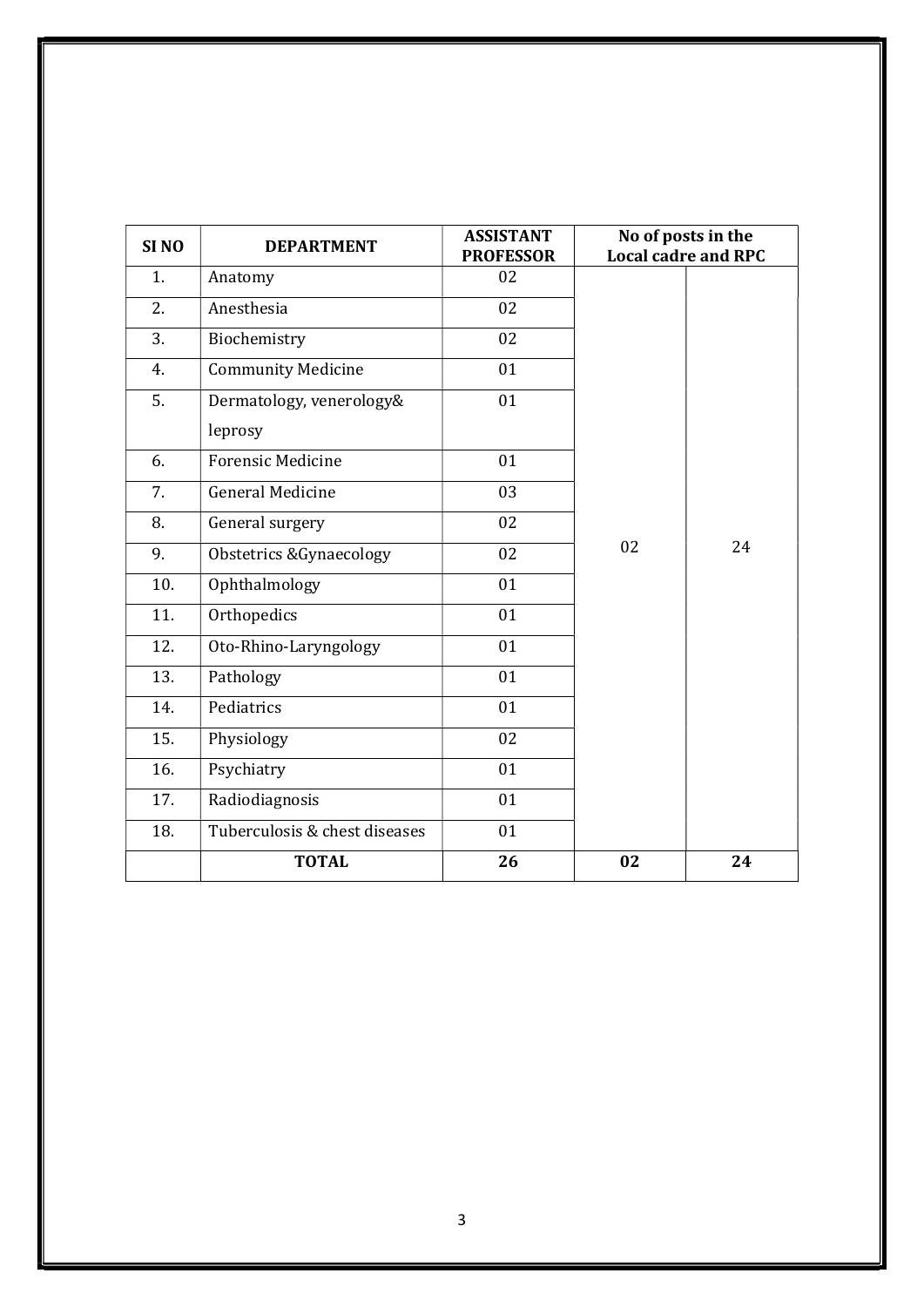| SI <sub>NO</sub> | <b>DEPARTMENT</b>                | <b>SENIOR</b><br><b>RESIDENT</b> | No of posts in the<br><b>Local cadre and RPC</b> |    |
|------------------|----------------------------------|----------------------------------|--------------------------------------------------|----|
| 1.               | Anesthesia                       | 01                               |                                                  |    |
| 2.               | <b>General Medicine</b>          | 01                               |                                                  |    |
| 3.               | General surgery                  | 01                               | 01                                               | 04 |
| 4.               | Radiodiagnosis                   | 01                               |                                                  |    |
| 5.               | Tuberculosis & chest<br>diseases | 01                               |                                                  |    |
|                  | <b>TOTAL</b>                     | 05                               | 01                                               | 04 |

| <b>SI</b>      | <b>DEPARTMENT</b>                   | <b>JUNIOR RESIDENT</b> |    | No of posts in the<br><b>Local cadre and RPC</b> |
|----------------|-------------------------------------|------------------------|----|--------------------------------------------------|
| N <sub>O</sub> |                                     |                        |    |                                                  |
| 1.             | Dermatology,<br>venerology& leprosy | 01                     |    |                                                  |
| 2.             | <b>General Medicine</b>             | 03                     |    |                                                  |
| 3.             | General surgery                     | 03                     |    |                                                  |
| 4.             | <b>Obstetrics</b><br>&Gynaecology   | 03                     | 02 | 12                                               |
| 5.             | Ophthalmology                       | 01                     |    |                                                  |
| 6.             | Oto-Rhino-Laryngology               | 01                     |    |                                                  |
| 7.             | Psychiatry                          | 01                     |    |                                                  |
| 8.             | Tuberculosis & chest<br>diseases    | 01                     |    |                                                  |
|                | <b>TOTAL</b>                        | 14                     | 02 | 12                                               |

| SI <sub>NO</sub> | <b>DEPARTMENT</b>         | <b>TUTOR</b> | No of posts in the<br><b>Local cadre and RPC</b> |    |  |
|------------------|---------------------------|--------------|--------------------------------------------------|----|--|
| 1.               | Anatomy                   | 03           |                                                  |    |  |
| 2.               | Biochemistry              | 03           |                                                  |    |  |
| 3.               | <b>Community Medicine</b> | 01           | 01                                               | 10 |  |
| 4.               | Pharmacology              | 01           |                                                  |    |  |
| 5.               | Physiology                | 03           |                                                  |    |  |
|                  | <b>TOTAL</b>              | 11           | 01                                               | 10 |  |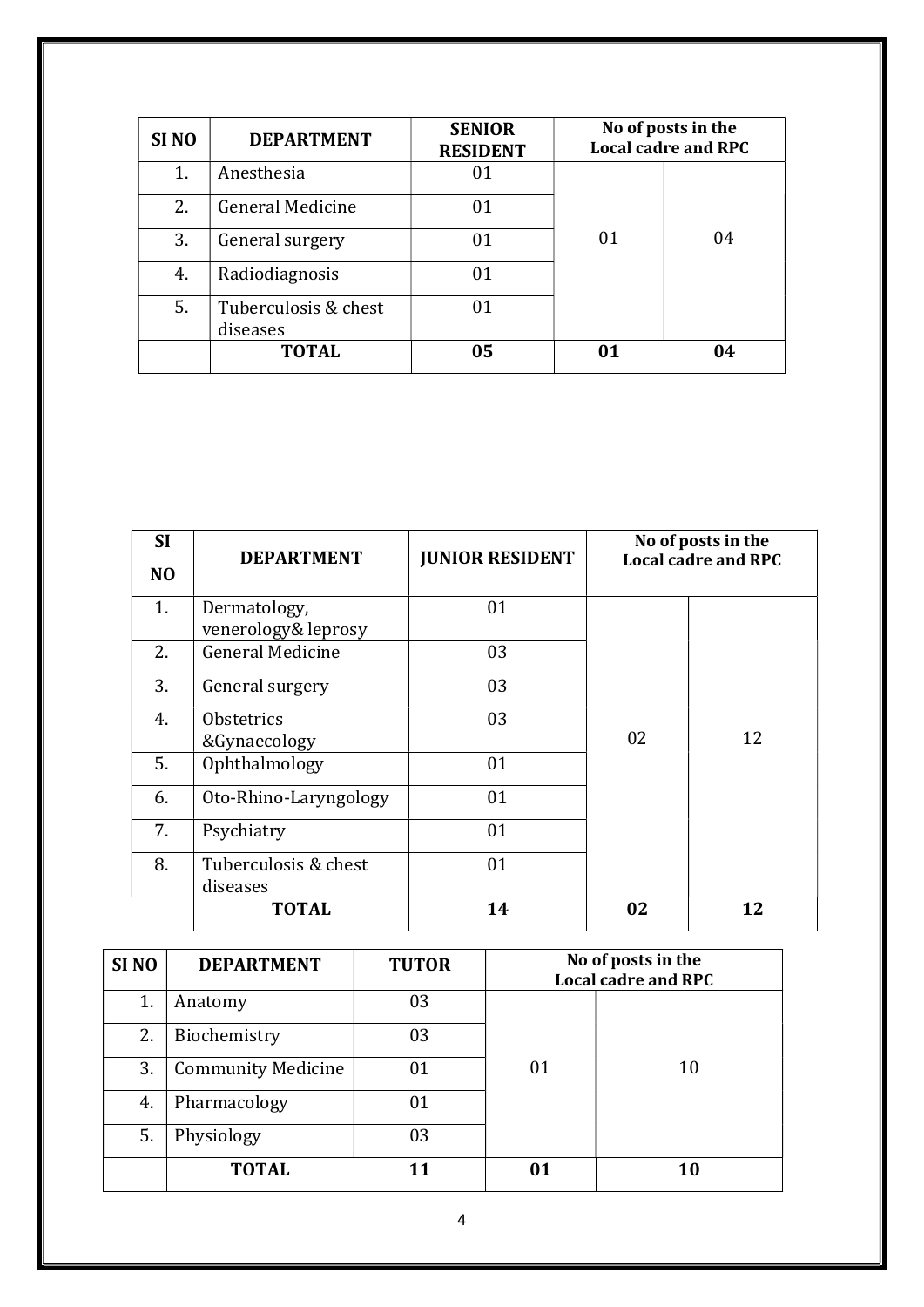## 2. DETAILS OF THE REQUIREMENTS OF ACADEMIC QUALIFICATIONS, TEACHING AND RESEARCH EXPERIENCE

The academic qualification, teaching and Research experience in respect of different designated posts is as here under Qualification and Experience as per NMC norms is mandatory.

| <b>SI</b>      | Category of      | <b>Academic Qualification</b>                                        | <b>Teaching &amp; Research</b>                              |  |  |
|----------------|------------------|----------------------------------------------------------------------|-------------------------------------------------------------|--|--|
| N <sub>O</sub> | Post             |                                                                      | <b>Experience</b>                                           |  |  |
| 1.             |                  | a)Must possess MBBS degree or                                        | Should<br>a)<br>teaching<br>have                            |  |  |
|                |                  | equivalent qualification included in                                 | Associate<br>experience<br>as                               |  |  |
|                | Professor        | any one of the schedules to the                                      | Professor in concerned subject                              |  |  |
|                |                  | Indian Medical Council Act 1956.                                     | for three years in a permitted/                             |  |  |
|                |                  | Must be registered in a State                                        | approved/recognized medical                                 |  |  |
|                |                  | Medical Register or Indian Medical                                   | college/institution.                                        |  |  |
|                |                  | Register.                                                            | b)<br>Minimum<br>4                                          |  |  |
|                |                  | b) Should have any one of the                                        | ResearchPublications<br>in                                  |  |  |
|                |                  | recognized<br>postgraduate                                           | Indexed Journalon cumulative                                |  |  |
|                |                  | qualification i.e., MD /MS in the                                    | withminimum<br>of<br>basis<br>2                             |  |  |
|                |                  | concerned subject or equivalent                                      | Researchpublications<br>during                              |  |  |
|                |                  | qualification included in any one of                                 | tenureof<br>the<br>Associate                                |  |  |
|                |                  | the schedules to Indian Medical                                      | Professor as IstAuthor or as                                |  |  |
|                |                  | Council Act 1956.                                                    | correspondingauthor.                                        |  |  |
|                |                  |                                                                      |                                                             |  |  |
|                |                  |                                                                      |                                                             |  |  |
| 2.             | <b>Associate</b> | a) Must possess MBBS degree or                                       | Should<br>a)<br>have<br>teaching                            |  |  |
|                | Professor        | equivalent qualification included in                                 | Assistant<br>experience<br>as<br>Professor in the concerned |  |  |
|                |                  | any one of the schedules to the<br>Indian Medical Council Act 1956.  | subject for four years in a                                 |  |  |
|                |                  | Must be registered in a State                                        | permitted/<br>approved/                                     |  |  |
|                |                  | Medical Register or Indian Medical                                   | recognized medical college/                                 |  |  |
|                |                  | Register.                                                            | institution.                                                |  |  |
|                |                  |                                                                      |                                                             |  |  |
|                |                  | b) Should have any one of the                                        | b) Minimum of 02 Research                                   |  |  |
|                |                  | recognized<br>postgraduate                                           | Publications<br>in<br>Indexed                               |  |  |
|                |                  | qualification i.e., MD /MS in the<br>concerned subject or equivalent | Journals as Ist Author or as                                |  |  |
|                |                  | qualification included in any one of                                 | corresponding author.                                       |  |  |
|                |                  | the schedules to Indian Medical                                      |                                                             |  |  |
|                |                  | Council Act 1956.                                                    |                                                             |  |  |
|                |                  |                                                                      |                                                             |  |  |
| 3.             |                  |                                                                      |                                                             |  |  |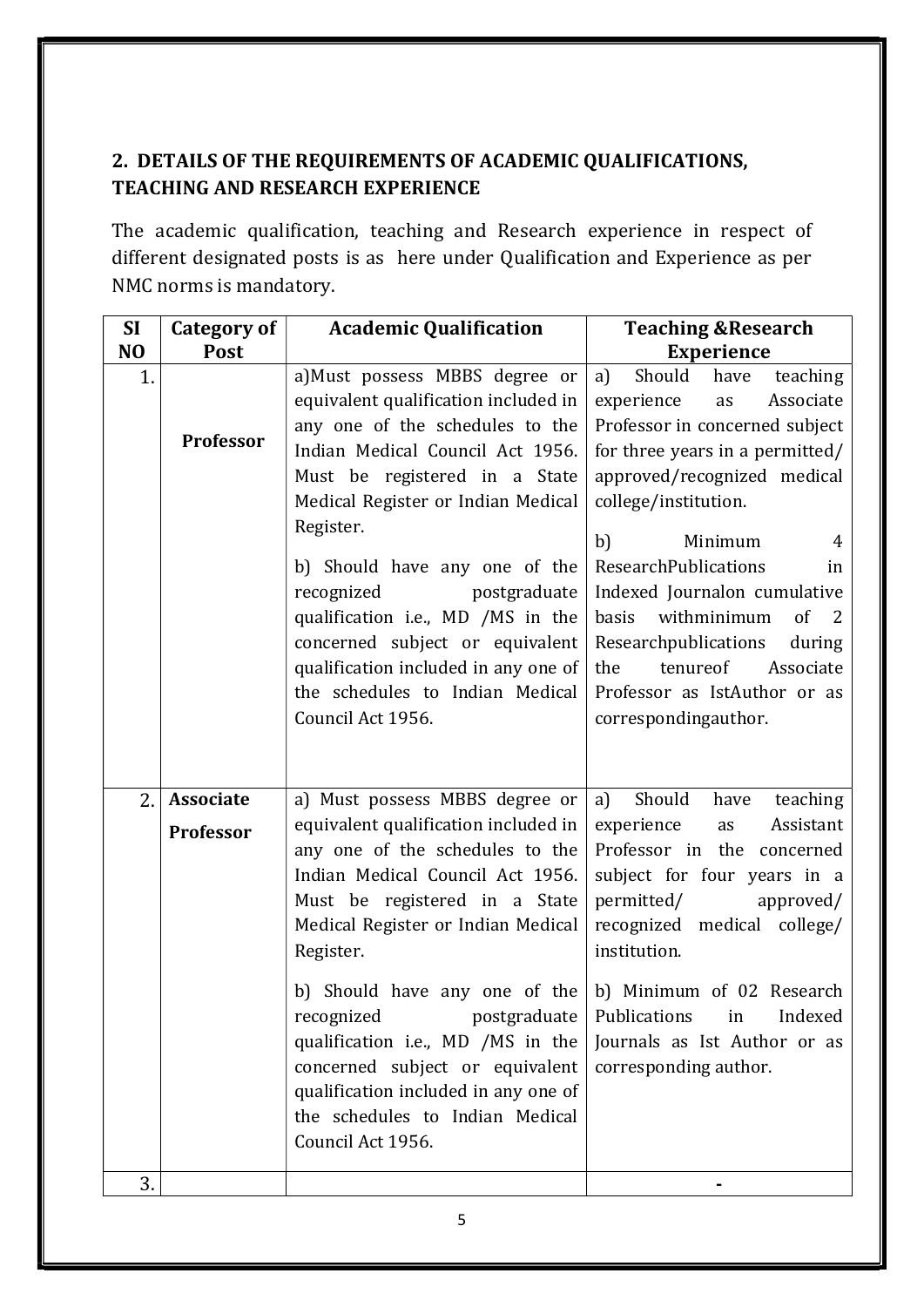|    | <b>Assistant</b><br>Professor                              | i) Must possess MBBS degree or<br>equivalent qualification included in<br>any one of the schedules to the<br>Indian Medical Council Act 1956.<br>Must be registered in a State Medical<br>Register or Indian Medical Register.<br>ii) Should have any one of the<br>recognized<br>postgraduate<br>qualification i.e., MD /MS in the<br>concerned subject or equivalent<br>qualification included in any one of<br>the schedules to Indian Medical<br>Council Act 1956. |  |
|----|------------------------------------------------------------|------------------------------------------------------------------------------------------------------------------------------------------------------------------------------------------------------------------------------------------------------------------------------------------------------------------------------------------------------------------------------------------------------------------------------------------------------------------------|--|
| 4. | <b>Senior</b><br><b>Resident</b><br>(Contractual<br>basis) | a) Must possess MBBS degree or<br>equivalent qualification included in<br>any one of the schedules to the<br>Indian Medical Council Act 1956.<br>Must be registered in a State Medical<br>Register or Indian Medical Register.<br>b) Senior Resident is one who is<br>doing his/her residency in the<br>concerned post graduate subject<br>after obtaining PG degree/Diploma<br>MD/MS/DNB/Dip.)                                                                        |  |
| 5. | Junior<br><b>Resident</b><br>(Contractual<br>basis)        | a) Must possess MBBS degree or<br>equivalent qualification included in<br>any one of the schedules to the<br>Indian Medical Council Act 1956.<br>Must be registered in a State Medical<br>Register or Indian Medical Register.<br>b) A Junior Resident post is a<br>contractual post for a period of 11<br>months and subject for a maximum<br>of 3 years.                                                                                                             |  |
| 6. | <b>Tutor</b><br>(Contractual<br>basis)                     | a) Must possess MBBS degree or<br>equivalent qualification included in<br>any one of the schedules to the<br>Indian Medical Council Act 1956.<br>Must be registered in a State Medical<br>Register or Indian Medical Register.<br>ii. A Tutor post is a contractual post<br>for a period of 11 months and<br>subject for a maximum of 3 years.                                                                                                                         |  |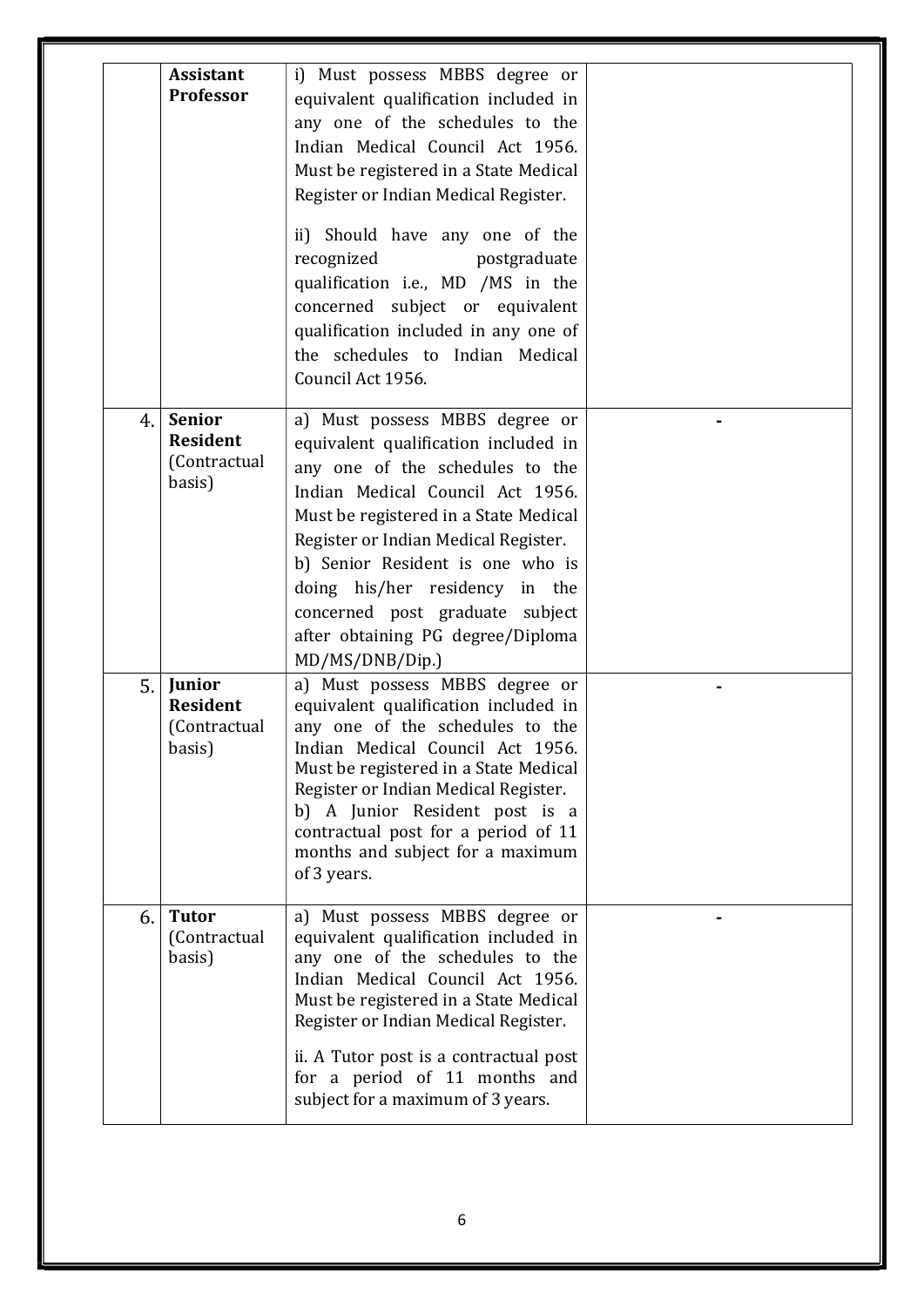#### Note:

1. The detailed information is available in the Government of India website https://www.nmc.org.in/ -Minimum Qualification for Teachers in Medical Institutions Regulations, 1998, with all amendments till date

2. The candidates possessing DNB qualification shall be considered for their equivalence of teaching experience as per the notifications issued by the National Medical Commission from time to time.

3. In respect of the departments of Anatomy, Physiology, Biochemistry, Pharmacology andMicrobiology, non-medical teachers would be appointed to the extent of 15% of the totalnumber of the posts in the department. A non-medical approved medical M.Sc. qualificationshall be a qualification for appointment as tutor and for Assistant professor, 3 years of teaching experience post medical MSc in the subject concerned. However, for higher teaching post, the candidate must possess the Ph.D. degree in thesubject concerned.

#### 3. For the purpose of Cadre bifurcation and Reservation in respect of various categories of the following Govt order are followed:-

1)Government Notification No. DPAR/06/PLX/2012 Bangalore, dated: 06.11.2013.

 $2.$  ಸರ್ಕಾರದಆದೇಶ ಸಂಖ್ಯೆ:ಸಿಆಸುಇ  $08$  ಸೆಹಿಮ ೯೫, ಬೆಂಗಳೂರು, ದಿನಾಂಕ:  $20$ ನೇ ಜೂನ್ $1995.$ 

 $3.$ ಸರ್ಕಾರದ ಆದೇಶ ಸಂಖ್ಯೆ:ಸಿಆಸುಇ  $18$  ಸೆಹಿಮ  $2005$ , ಬೆಂಗಳೂರು, ದಿನಾಂಕ:  $06$ ನೇ ಜೂನ್ $2005.$ 

4. ಸರ್ಕಾರದಆದೇಶ ಸಂಖ್ಯೆ:ಸಿಆಸುಇ 53 ಸೆನೆನಿ 2007, ಬೆಂಗಳೂರು, ದಿನಾಂಕ: 04.01.2008.

#### 4. (a) The vertical and Horizontal reservation in respect of posts of Professors in the residual Parent cadre as hereunder.

| Posts for 92% for Residual parent cadre (Non local for Kalyan Karnataka region). |  |
|----------------------------------------------------------------------------------|--|
|----------------------------------------------------------------------------------|--|

| Cadre     | No of posts |           | Roster points for RPC    |                          |                          |                          |                          |                          |       |
|-----------|-------------|-----------|--------------------------|--------------------------|--------------------------|--------------------------|--------------------------|--------------------------|-------|
|           |             | Roster    | General                  | Female                   | Rural                    | Ex                       | PH                       | KM                       | Total |
|           |             |           |                          |                          |                          | serv                     |                          |                          |       |
|           |             | GM        |                          |                          | $\overline{\phantom{a}}$ | $\overline{\phantom{a}}$ | $\overline{\phantom{a}}$ | $\overline{\phantom{0}}$ | 2     |
|           |             | CAT-I     |                          | $\overline{\phantom{a}}$ | $\overline{\phantom{a}}$ | $\overline{\phantom{a}}$ | $\overline{\phantom{0}}$ |                          |       |
|           |             | II A      | -                        | $\overline{\phantom{a}}$ | -                        | -                        |                          |                          |       |
| Professor | 05          | II B      | $\overline{\phantom{0}}$ | $\overline{\phantom{a}}$ | $\overline{\phantom{a}}$ | $\overline{\phantom{a}}$ |                          |                          |       |
|           |             | III A     | $\overline{\phantom{a}}$ | $\overline{\phantom{a}}$ | $\overline{\phantom{a}}$ | $\overline{\phantom{a}}$ | $\overline{\phantom{a}}$ | $\overline{\phantom{0}}$ |       |
|           |             | III B     | $\overline{\phantom{a}}$ | $\overline{\phantom{a}}$ | $\overline{\phantom{a}}$ | $\overline{\phantom{a}}$ | $\overline{\phantom{a}}$ | -                        |       |
|           |             | <b>SC</b> |                          | $\overline{\phantom{a}}$ | $\overline{\phantom{a}}$ | $\overline{\phantom{a}}$ | $\overline{\phantom{a}}$ | $\overline{\phantom{0}}$ |       |
|           |             | <b>ST</b> |                          | $\overline{\phantom{a}}$ | -                        | $\overline{\phantom{a}}$ |                          |                          |       |
|           |             |           | <b>TOTAL</b><br>05       |                          |                          |                          |                          |                          |       |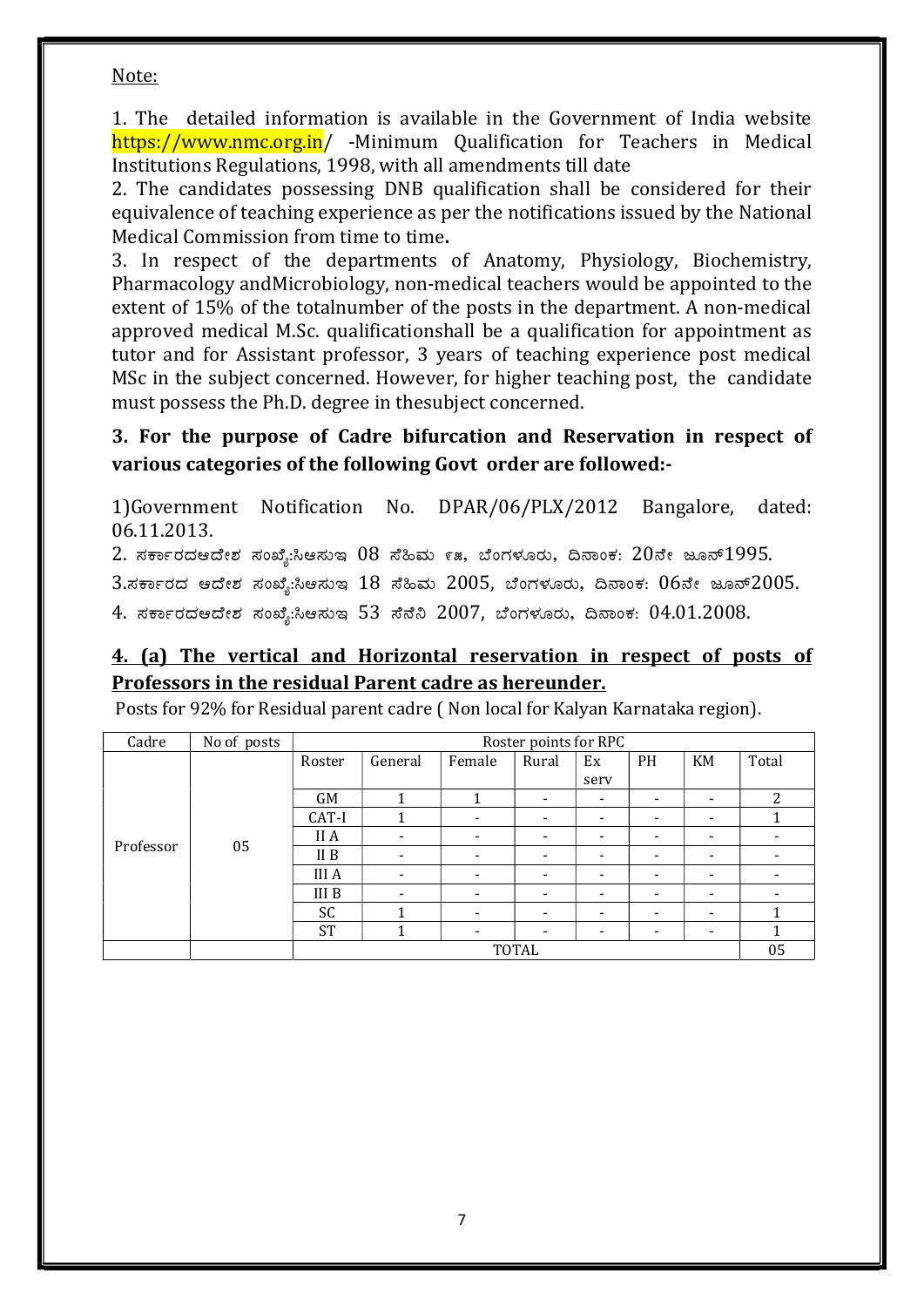4(b). There is no reservation in respect of the lonely post in the local cadre as the cadre strength is only one and as such the same is filled purely on merit.

## The vertical and horizontal reservation in respect of 5 posts of Professors in the Residual parent cadre is as follows.

| Category of post | Roster                           |  |
|------------------|----------------------------------|--|
|                  | Residual parent cadre – 05       |  |
| Professor        | SC-1, GM-1, ST-1, GMW-1, Cat I-1 |  |

# 4C. The vertical and horizontal reservation for the post of Associate Professors in the Residual Parent Cadre is as here under for other candidates including KalyanKarnataka region local persons.

| Cadre     | No of posts |                 | Roster points for RPC    |                          |                          |                          |                          |                          |       |  |  |
|-----------|-------------|-----------------|--------------------------|--------------------------|--------------------------|--------------------------|--------------------------|--------------------------|-------|--|--|
|           |             | Roster          | General                  | Female                   | Rural                    | Ex                       | PH                       | KM                       | Total |  |  |
|           |             |                 |                          |                          |                          | serv                     |                          |                          |       |  |  |
|           |             | <b>GM</b>       | 2                        | 2                        | 2                        | $\overline{\phantom{a}}$ | 1                        | $\overline{\phantom{a}}$ | 7     |  |  |
|           |             | CAT-I           |                          | $\overline{\phantom{0}}$ | $\overline{\phantom{a}}$ | -                        |                          |                          |       |  |  |
| Associate |             | II A            |                          |                          | $\overline{\phantom{a}}$ | $\overline{\phantom{a}}$ |                          |                          | າ     |  |  |
| Professor | 15          | II <sub>B</sub> |                          |                          | $\overline{\phantom{0}}$ | $\overline{\phantom{a}}$ | ۰                        |                          |       |  |  |
|           |             | <b>III</b> A    | $\overline{\phantom{a}}$ | $\overline{\phantom{a}}$ | $\overline{\phantom{a}}$ | $\overline{\phantom{a}}$ | $\overline{\phantom{0}}$ |                          |       |  |  |
|           |             | III B           | -                        | $\overline{\phantom{a}}$ | $\overline{\phantom{a}}$ | ٠                        | $\overline{\phantom{0}}$ | $\overline{\phantom{a}}$ |       |  |  |
|           |             | <b>SC</b>       |                          |                          | и                        | $\overline{\phantom{a}}$ | $\overline{\phantom{a}}$ | $\overline{\phantom{a}}$ | 3     |  |  |
|           |             | <b>ST</b>       |                          | $\overline{\phantom{0}}$ | $\overline{\phantom{a}}$ | $\overline{\phantom{0}}$ | $\overline{\phantom{a}}$ | $\overline{\phantom{a}}$ |       |  |  |
|           |             | <b>TOTAL</b>    |                          |                          |                          |                          |                          |                          | 15    |  |  |

4D. Since there is only one post in the local cadre, no reservation would apply and as such the same is filled purely on merit basis.

The Roster points in respect of the posts in the Residual Parent Cadre is as hereunder.

| Category of post       | Roster                                                                                                                                         |  |  |  |  |
|------------------------|------------------------------------------------------------------------------------------------------------------------------------------------|--|--|--|--|
|                        | Residual parent cadre - 15                                                                                                                     |  |  |  |  |
| Associate<br>Professor | $SC(M)$ , GM(M), ST(M), GM(W),<br>$GM(R)$ , Cat I (M), II $A(M)$ , GM<br>$(PH)$ , SCW, GM(W), IIB(W), GM(R),<br>$IIA(W)$ , $GM(M)$ , $SC(R)$ . |  |  |  |  |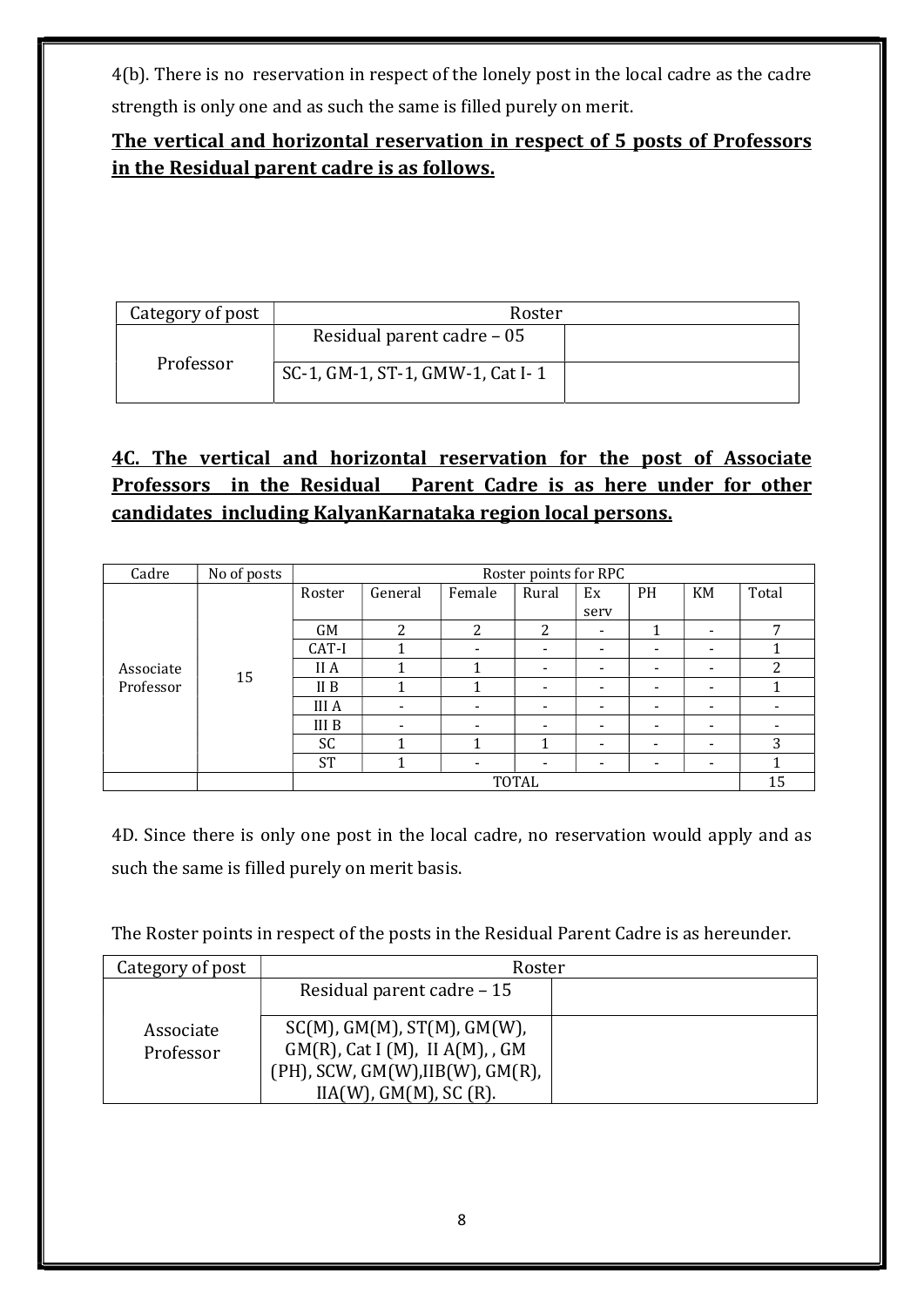## 4E. The vertical and horizontal reservation in respect of the 24 post of Assistant Professors in the Residual Parent Cadre for being filled by others including local person from Kalyan Karnataka region is as hereunder

| Cadre                  | No of posts |              | Roster points for RPC |                          |                          |                          |                          |                          |       |  |  |
|------------------------|-------------|--------------|-----------------------|--------------------------|--------------------------|--------------------------|--------------------------|--------------------------|-------|--|--|
|                        |             |              |                       |                          |                          |                          |                          |                          |       |  |  |
|                        |             | Roster       | General               | Female                   | Rural                    | Ex                       | <b>PH</b>                | KM                       | Total |  |  |
|                        |             |              |                       |                          |                          | serv                     |                          |                          |       |  |  |
|                        |             | <b>GM</b>    | 3                     | 4                        | 3                        | 1                        | 1                        | $\overline{\phantom{a}}$ | 12    |  |  |
|                        |             | CAT-I        |                       | -                        | $\overline{\phantom{a}}$ | $\overline{\phantom{a}}$ | $\overline{\phantom{0}}$ | $\overline{\phantom{a}}$ |       |  |  |
|                        |             | II A         | -1                    | 1                        | и                        | $\overline{\phantom{a}}$ | $\overline{\phantom{0}}$ | $\overline{\phantom{a}}$ | 3     |  |  |
| Assistant<br>Professor | 24          | II B         |                       | 1                        | $\overline{\phantom{a}}$ | $\overline{\phantom{a}}$ | ۰                        | $\overline{\phantom{a}}$ |       |  |  |
|                        |             | <b>III</b> A | 1                     | $\overline{\phantom{a}}$ | $\overline{\phantom{0}}$ | $\overline{\phantom{a}}$ | ۰                        | $\overline{\phantom{0}}$ |       |  |  |
|                        |             | <b>III B</b> | 4                     | -                        | $\overline{\phantom{a}}$ | $\overline{\phantom{a}}$ | $\overline{\phantom{0}}$ | $\overline{\phantom{a}}$ |       |  |  |
|                        |             | <b>SC</b>    | 4                     | 1                        | 1                        | $\overline{\phantom{a}}$ | 1                        | $\overline{\phantom{a}}$ | 4     |  |  |
|                        |             | <b>ST</b>    | 1                     | -                        | -                        | $\overline{\phantom{a}}$ | $\overline{\phantom{0}}$ | -                        |       |  |  |
|                        |             | <b>TOTAL</b> |                       |                          |                          |                          |                          | 24                       |       |  |  |

4F. The vertical and Horizontal reservation in respect of 02 posts in the local cadre for being filled by local persons ( Kalyan Karnataka Region) is as hereunder:

| Cadre     | No of posts |              | Roster points for LC (371 J) |                          |                          |                          |                          |                          |                          |  |  |
|-----------|-------------|--------------|------------------------------|--------------------------|--------------------------|--------------------------|--------------------------|--------------------------|--------------------------|--|--|
|           |             | Roster       | General                      | Female                   | Rural                    | Ex                       | PH                       | KM                       | Total                    |  |  |
|           |             |              |                              |                          |                          | serv                     |                          |                          |                          |  |  |
|           |             | GM           |                              | $\overline{\phantom{a}}$ | $\overline{\phantom{a}}$ | $\overline{\phantom{a}}$ | $\overline{\phantom{0}}$ |                          |                          |  |  |
| Assistant |             | CAT-I        | $\overline{\phantom{a}}$     | $\overline{\phantom{a}}$ | $\overline{\phantom{a}}$ | $\overline{\phantom{0}}$ |                          |                          |                          |  |  |
|           |             | II A         | $\overline{\phantom{a}}$     | $\overline{\phantom{a}}$ | $\overline{\phantom{a}}$ | $\overline{\phantom{a}}$ | -                        |                          |                          |  |  |
| Professor | 02          | II B         | $\overline{\phantom{a}}$     | $\overline{\phantom{a}}$ | ۰                        | $\overline{\phantom{a}}$ | $\overline{\phantom{a}}$ | -                        |                          |  |  |
|           |             | <b>III</b> A | $\overline{\phantom{0}}$     | $\overline{\phantom{a}}$ | $\overline{\phantom{a}}$ | $\overline{\phantom{a}}$ | $\overline{\phantom{0}}$ | -                        | $\overline{\phantom{a}}$ |  |  |
|           |             | III B        |                              | -                        | $\overline{\phantom{a}}$ | -                        | -                        |                          |                          |  |  |
|           |             | SC           |                              | $\overline{\phantom{a}}$ | $\overline{\phantom{a}}$ | $\overline{\phantom{a}}$ | -                        |                          |                          |  |  |
|           |             | <b>ST</b>    |                              | $\overline{\phantom{a}}$ | ٠                        | ٠                        | $\overline{\phantom{0}}$ | $\overline{\phantom{0}}$ |                          |  |  |
|           |             | <b>TOTAL</b> |                              |                          |                          |                          |                          | 02                       |                          |  |  |

The roster points for the post in the Residual parent cadre is as hereunder :

| Category of post       |                                                                                                                                                                                                         |                           |
|------------------------|---------------------------------------------------------------------------------------------------------------------------------------------------------------------------------------------------------|---------------------------|
|                        | Residual parent cadre - 24                                                                                                                                                                              | Local cadre $(371j)$ – 02 |
| Assistant<br>Professor | $SC(M)$ , GM(M), ST(M), GM(W), Cat I(M)<br>$GM(R)$ , IIA(M), GMPH, SCW, IIB(W).,<br>GM(R), IIA(W)., GM(M), SCR., GM(W),<br>IIIA(M), IIIB, GM(R), IIIB (R)., GM (Ex), IIA<br>(R), GM (M)., SC(PH), GM(W) | $SC-1$ , $GM-1$           |

4G. The vertical and Horizontal reservation for the post of Senior Residents in the Residual Parent Cadre in respect of 4 posts for others including locals of Kalyan Karnataka region to be filled on contract basis for a period of 11 months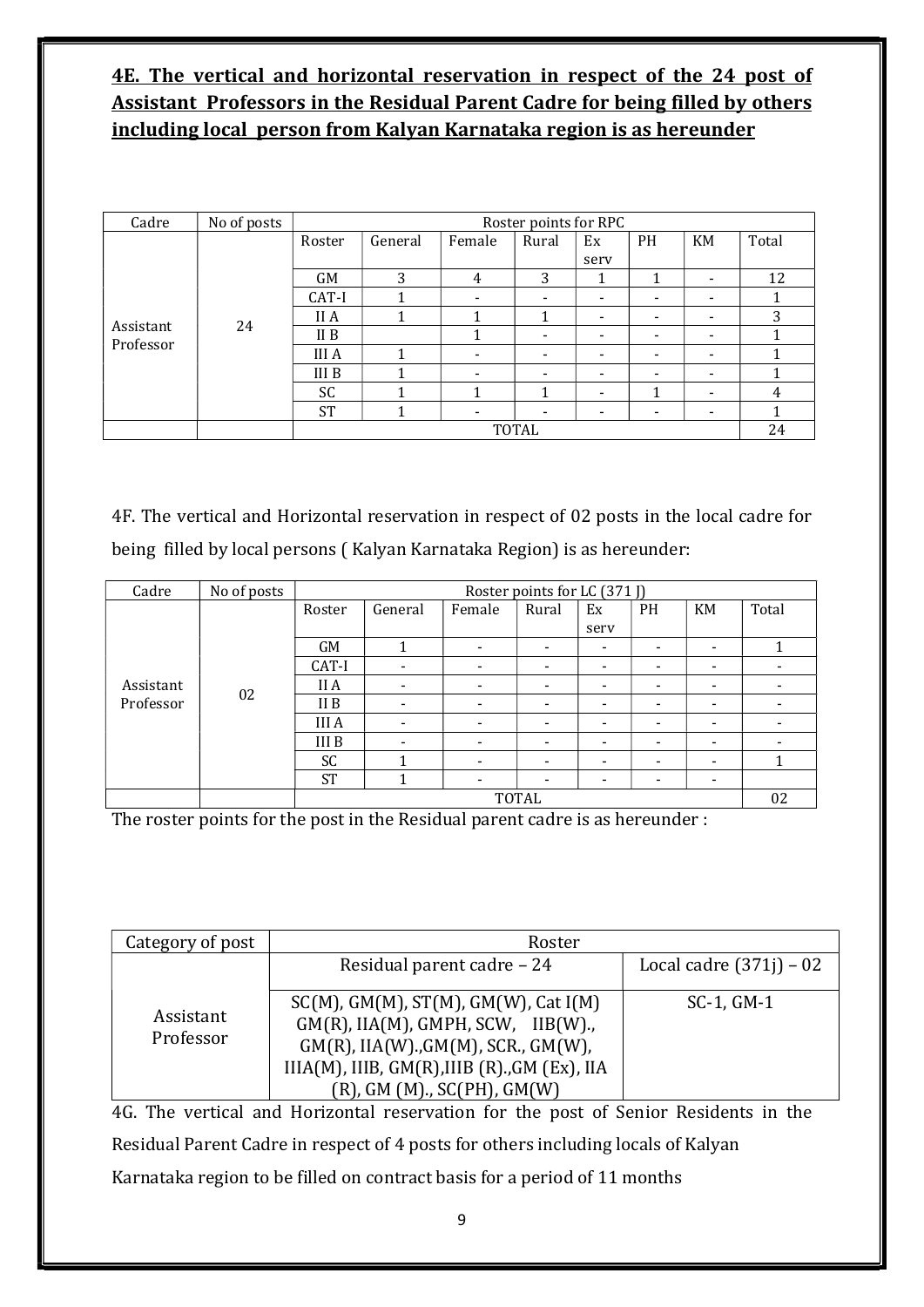| Cadre  | No of posts    |                                     | Roster points for RPC    |                          |                          |                          |                              |                          |                          |  |  |
|--------|----------------|-------------------------------------|--------------------------|--------------------------|--------------------------|--------------------------|------------------------------|--------------------------|--------------------------|--|--|
|        |                | Roster                              | General                  | Female                   | Rural                    | Ex<br>serv               | PH                           | KM                       | Total                    |  |  |
|        |                | GM                                  | $\mathbf 1$              | $\mathbf{1}$             | $\overline{\phantom{a}}$ | ٠                        | ۰                            | ٠                        | $\overline{2}$           |  |  |
|        |                | CAT-I                               | $\overline{\phantom{a}}$ | $\overline{\phantom{a}}$ | $\overline{\phantom{a}}$ | $\overline{\phantom{a}}$ | $\overline{\phantom{a}}$     | $\overline{\phantom{a}}$ |                          |  |  |
| Senior | 04<br>Resident | II A                                | $\overline{\phantom{a}}$ | $\overline{\phantom{a}}$ | $\overline{\phantom{a}}$ | $\overline{\phantom{a}}$ | $\qquad \qquad \blacksquare$ | $\overline{\phantom{a}}$ |                          |  |  |
|        |                | $\ensuremath{\mathsf{II}}\xspace$ B | $\overline{\phantom{a}}$ | $\overline{\phantom{a}}$ | $\overline{\phantom{a}}$ | $\overline{\phantom{a}}$ | $\overline{\phantom{a}}$     | $\overline{\phantom{a}}$ | $\overline{\phantom{a}}$ |  |  |
|        |                | III A                               | $\overline{\phantom{a}}$ | $\overline{\phantom{0}}$ | $\overline{\phantom{a}}$ | $\overline{\phantom{a}}$ | $\overline{\phantom{a}}$     | $\qquad \qquad -$        | $\overline{\phantom{0}}$ |  |  |
|        |                | III <sub>B</sub>                    | $\overline{\phantom{a}}$ | $\overline{\phantom{0}}$ | ٠                        |                          | ۰                            |                          |                          |  |  |
|        |                | SC                                  | $\mathbf 1$              | $\overline{\phantom{a}}$ | $\overline{\phantom{a}}$ | ٠                        | $\qquad \qquad \blacksquare$ | $\overline{\phantom{a}}$ | $\mathbf{1}$             |  |  |
|        |                | ST                                  | $\mathbf 1$              | $\overline{\phantom{0}}$ | $\overline{\phantom{a}}$ | $\overline{\phantom{a}}$ | $\qquad \qquad \blacksquare$ | $\overline{\phantom{a}}$ | $\mathbf{1}$             |  |  |
|        |                | <b>TOTAL</b>                        |                          |                          |                          |                          |                              | 04                       |                          |  |  |

4H. Since there is only one post of senior resident in the local cadre the horizontal and vertical reservation will not apply and as such the same is filled purely on merit basis on contractual terms for a period of 11 months

The roster points in respect of the senior resident posts in the Residual Parent Cadre is as hereunder:

| Category of post | Roster                     |  |
|------------------|----------------------------|--|
|                  | Residual parent cadre – 04 |  |
| Senior Resident  | SC-1, GM-1, ST-1, GMW-1    |  |

4I. The vertical and Horizontal reservation for the post of Junior Residents in the residual parent cadre in respect of 12 posts for others including local persons of Kalyan Karnataka region to be filled on contract basis for a period of 11 month. In future DME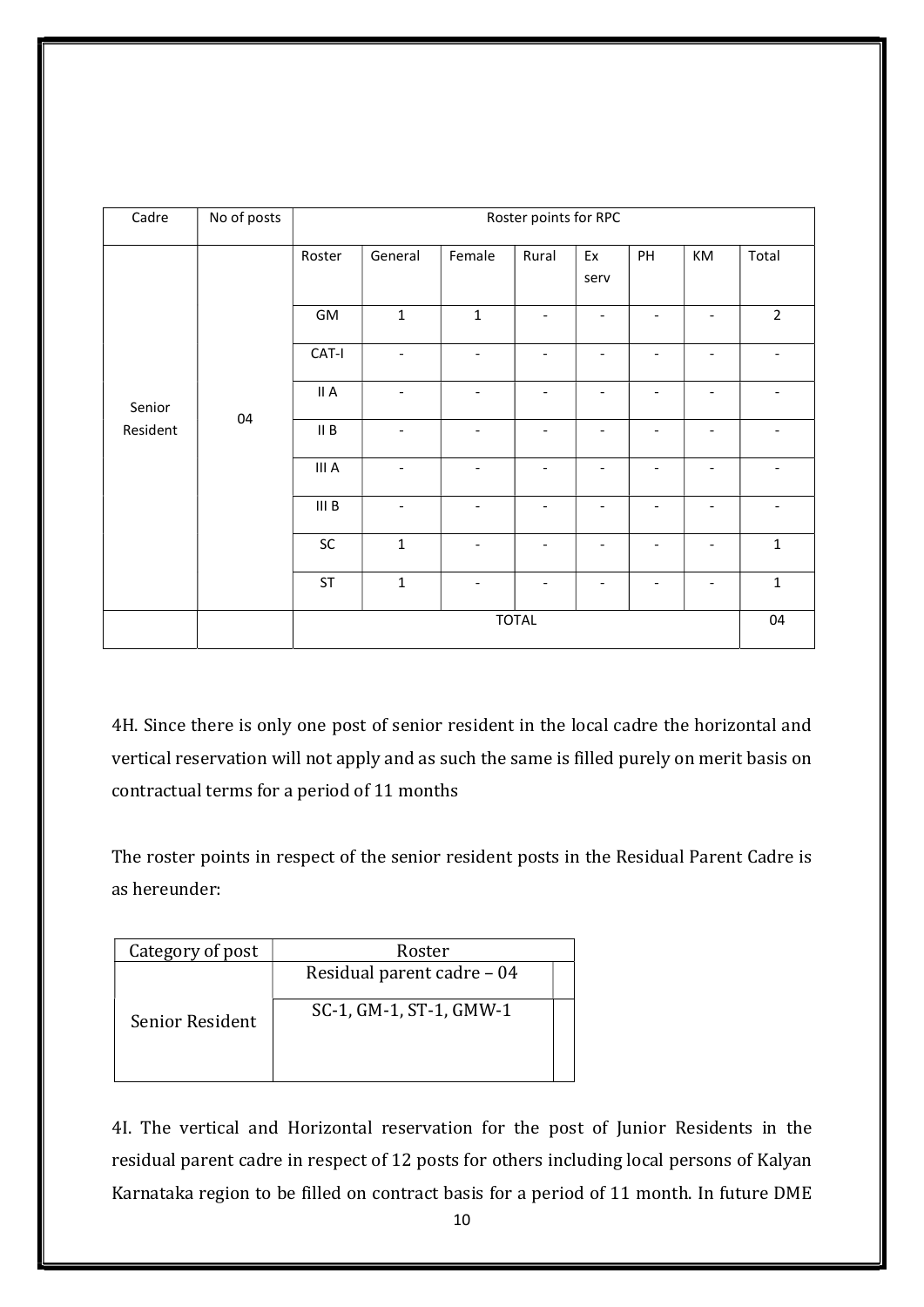counseling is donefor the candidates who have completed PG MD/MS/Diploma from RGUHS.

| Cadre    | No of posts | Roster points for RPC |                          |                          |                          |                          |                          |                          |                          |
|----------|-------------|-----------------------|--------------------------|--------------------------|--------------------------|--------------------------|--------------------------|--------------------------|--------------------------|
|          |             | Roster                | General                  | Female                   | Rural                    | Ex<br>serv               | <b>PH</b>                | KM                       | Total                    |
|          |             | <b>GM</b>             |                          | 2                        | 2                        |                          |                          | -                        | 6                        |
| Junior   |             | CAT-I                 |                          | $\overline{\phantom{a}}$ | $\overline{\phantom{0}}$ | $\overline{\phantom{0}}$ | $\overline{\phantom{a}}$ | ۰                        |                          |
|          |             | II A                  |                          | $\overline{\phantom{a}}$ | $\overline{\phantom{a}}$ | $\overline{\phantom{a}}$ | $\overline{\phantom{a}}$ | $\overline{\phantom{a}}$ |                          |
| Resident | 12          | II <sub>B</sub>       |                          | $\overline{\phantom{a}}$ | $\overline{\phantom{0}}$ | $\overline{\phantom{a}}$ | $\overline{\phantom{a}}$ | $\overline{\phantom{a}}$ |                          |
|          |             | <b>III</b> A          | $\overline{\phantom{a}}$ | $\overline{\phantom{a}}$ | $\overline{\phantom{0}}$ | $\overline{\phantom{0}}$ | $\overline{\phantom{a}}$ | -                        | $\overline{\phantom{a}}$ |
|          |             | III B                 | $\overline{\phantom{a}}$ | $\overline{\phantom{a}}$ | $\overline{\phantom{0}}$ | $\overline{\phantom{0}}$ | $\overline{\phantom{a}}$ | $\overline{\phantom{0}}$ | $\overline{\phantom{a}}$ |
|          |             | <b>SC</b>             |                          | 1                        | $\overline{\phantom{0}}$ | $\overline{\phantom{0}}$ | $\overline{\phantom{a}}$ | $\overline{\phantom{a}}$ | 2                        |
|          |             | <b>ST</b>             | 1                        | $\overline{\phantom{a}}$ | $\,$                     | $\,$                     | $\overline{\phantom{a}}$ | $\overline{\phantom{0}}$ |                          |
|          |             |                       | TOTAL                    |                          |                          |                          |                          |                          |                          |

02 post being 08 % for Local cadre (Kalyan Karnataka region local person)are required in the local cadre for being filled on contract basis for a period of 11 months and the roster points are as hereunder: .

| Cadre    | No of posts |              | Roster points for LC (371 J) |                          |                          |                          |                          |                          |                          |  |  |
|----------|-------------|--------------|------------------------------|--------------------------|--------------------------|--------------------------|--------------------------|--------------------------|--------------------------|--|--|
|          |             | Roster       | General                      | Female                   | Rural                    | Ex<br>serv               | <b>PH</b>                | KM                       | Total                    |  |  |
|          |             | GM           | 1                            | $\overline{\phantom{0}}$ | $\overline{\phantom{a}}$ | $\overline{\phantom{a}}$ | -                        | $\overline{\phantom{a}}$ |                          |  |  |
|          |             | CAT-I        | $\overline{\phantom{a}}$     | $\overline{\phantom{0}}$ | $\overline{\phantom{a}}$ | $\overline{\phantom{a}}$ | $\overline{\phantom{0}}$ | ٠                        | -                        |  |  |
| Junior   |             | II A         | $\overline{\phantom{a}}$     | $\overline{\phantom{a}}$ | $\overline{\phantom{a}}$ | $\overline{\phantom{a}}$ | -                        | $\overline{\phantom{a}}$ |                          |  |  |
| Resident | 02          | II B         | $\overline{\phantom{a}}$     | $\overline{\phantom{a}}$ | $\overline{\phantom{a}}$ | $\overline{\phantom{a}}$ | $\overline{\phantom{a}}$ | $\overline{\phantom{a}}$ | -                        |  |  |
|          |             | <b>III</b> A | $\overline{\phantom{a}}$     | $\overline{\phantom{a}}$ | $\overline{\phantom{a}}$ | $\overline{\phantom{a}}$ | $\overline{\phantom{a}}$ | $\overline{\phantom{a}}$ | -                        |  |  |
|          |             | III B        | ٠                            | ٠                        | $\overline{\phantom{a}}$ | $\overline{\phantom{a}}$ | $\overline{\phantom{a}}$ | $\overline{\phantom{a}}$ | $\overline{\phantom{a}}$ |  |  |
|          |             | SC           | 1                            | $\overline{\phantom{a}}$ | $\overline{\phantom{a}}$ | $\overline{\phantom{a}}$ | -                        | $\overline{\phantom{a}}$ |                          |  |  |
|          |             | <b>ST</b>    |                              | $\overline{\phantom{a}}$ | $\overline{\phantom{a}}$ | $\overline{\phantom{a}}$ | $\overline{\phantom{a}}$ | $\overline{\phantom{a}}$ | -                        |  |  |
|          |             | TOTAL        |                              |                          |                          |                          |                          |                          | 02                       |  |  |

The horizontal and vertical reservation in respect of the posts in the residual parent cadre is as hereunder:

| Category of post | Roster                                                                                       |  |
|------------------|----------------------------------------------------------------------------------------------|--|
|                  | Residual parent cadre – 12                                                                   |  |
| Junior Resident  | $SC(M)$ , GM(M), ST(M), GM(W), Cat-I(M), GM(R),<br>2A(M), GM(PH), SC(W), GM(W), 2B(W), GM(R) |  |

4J. The vertical and Horizontal reservation for the post of Tutors in the Residual Parent Cadre in respect of 10 posts for others including local persons of Kalyan Karnataka region to be filled on contract basis is as here under.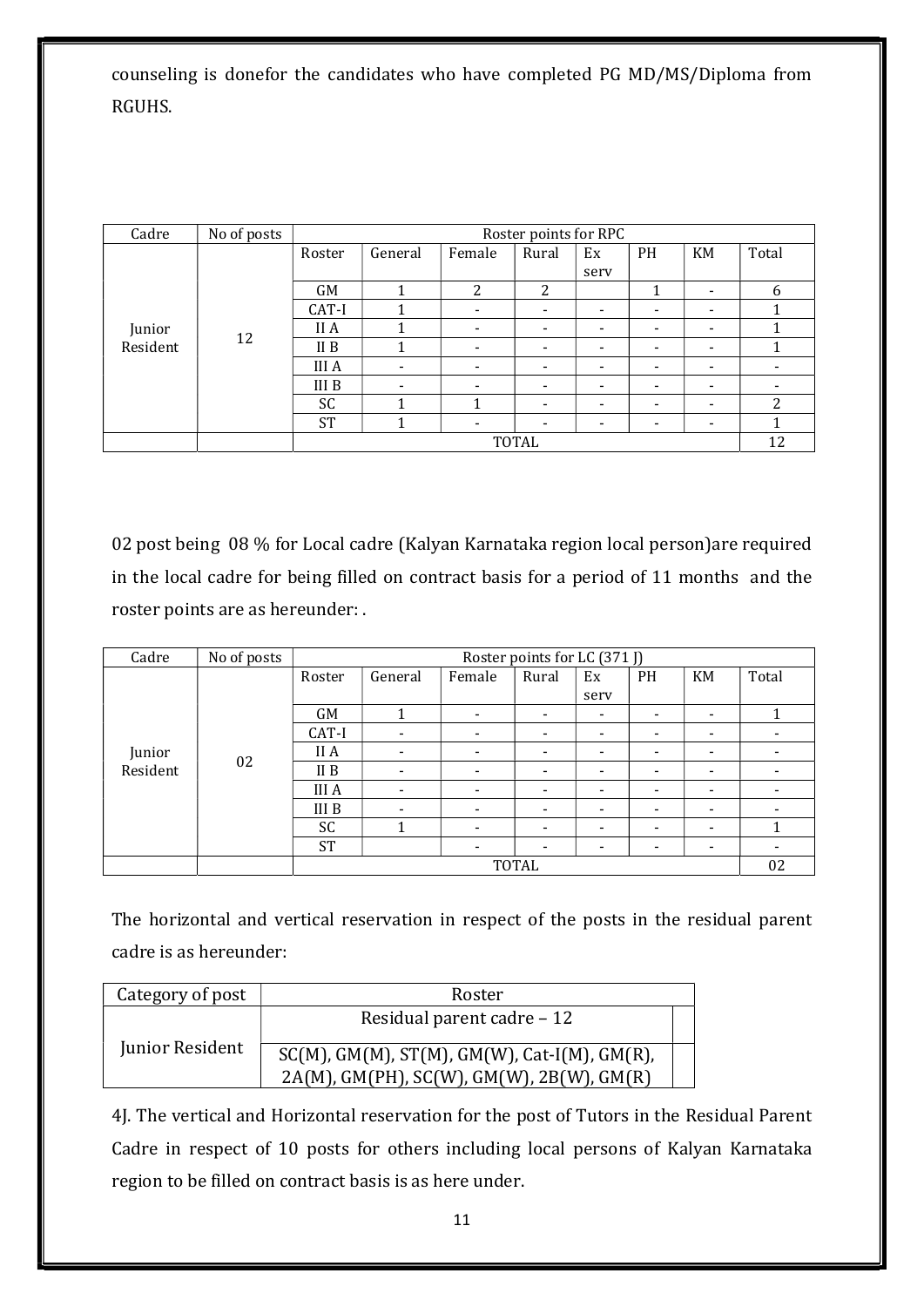| Cadre | No of posts |              | Roster points for RPC |                          |                          |                          |                          |                          |       |  |  |
|-------|-------------|--------------|-----------------------|--------------------------|--------------------------|--------------------------|--------------------------|--------------------------|-------|--|--|
|       |             | Roster       | General               | Female                   | Rural                    | Ex                       | <b>PH</b>                | KM                       | Total |  |  |
|       |             |              |                       |                          |                          | serv                     |                          |                          |       |  |  |
|       |             | <b>GM</b>    | 1                     | 2                        | 1                        | $\overline{\phantom{a}}$ | 1                        | ۰                        | 5     |  |  |
|       |             | CAT-I        |                       | $\overline{\phantom{0}}$ | $\overline{\phantom{0}}$ | $\overline{\phantom{a}}$ | $\overline{\phantom{a}}$ | $\,$                     |       |  |  |
|       |             | II A         |                       | $\overline{\phantom{a}}$ | $\overline{\phantom{0}}$ | $\overline{\phantom{a}}$ | $\overline{\phantom{a}}$ | $\overline{\phantom{0}}$ |       |  |  |
| Tutor | 10          | II B         |                       | -                        | -                        | $\overline{\phantom{a}}$ | $\overline{\phantom{a}}$ | $\overline{\phantom{a}}$ |       |  |  |
|       |             | <b>III</b> A |                       | <b>11</b>                | $\overline{\phantom{0}}$ | $\overline{\phantom{a}}$ | $\overline{\phantom{a}}$ | $\,$                     |       |  |  |
|       |             | III B        |                       | $\overline{\phantom{a}}$ | $\overline{\phantom{0}}$ | $\overline{\phantom{a}}$ | $\overline{\phantom{a}}$ | $\,$                     |       |  |  |
|       |             | SC           |                       | ◢                        |                          |                          | $\overline{\phantom{0}}$ | $\overline{\phantom{a}}$ | 2     |  |  |
|       |             | <b>ST</b>    |                       |                          |                          |                          | $\overline{\phantom{a}}$ | $\overline{\phantom{a}}$ |       |  |  |
|       |             | <b>TOTAL</b> |                       |                          |                          |                          |                          | 10                       |       |  |  |

4k. Since there is only one post in the local cadre for being filled by the local persons of Kalyan Karnataka Region. No horizontal and vertical reservation will apply as the same is filled purely in the merit on contractual term for a period of 11 months

The roster points in respect of the posts in the Residual Parent Cadre is as hereunder and the same is filled on contract basis for a period of 11 months.

| Category of post | Roster                                          |  |
|------------------|-------------------------------------------------|--|
|                  | Residual parent cadre – 10                      |  |
| Tutor            | $SC(M)$ , GM(M), ST(M), GM(W), Cat-I(M), GM(R), |  |
|                  | $2A(M)$ , GM(PH), SC(W), GM(W)                  |  |

### 5.

5(a). Candidate applying for the posts in the local cadre (Kalyana Karnataka Reservation) are also eligible to appear interview for the posts in RPC (Residual Parent Care). However no separate application need to be submitted.

5(b). The local persons of Hyderabad Karnataka Region under 371(J) (Local Cadre) in the interview need not have to appear interview again for the post in the RPC as the marks scored against local cadre shall be considered for RPC posts also.

5(c). If no suitable candidates complying to the roster points notified against the various categories of the posts in the local and residual parent cadre are available suitable and eligible candidates who appeared for the walk-in interview and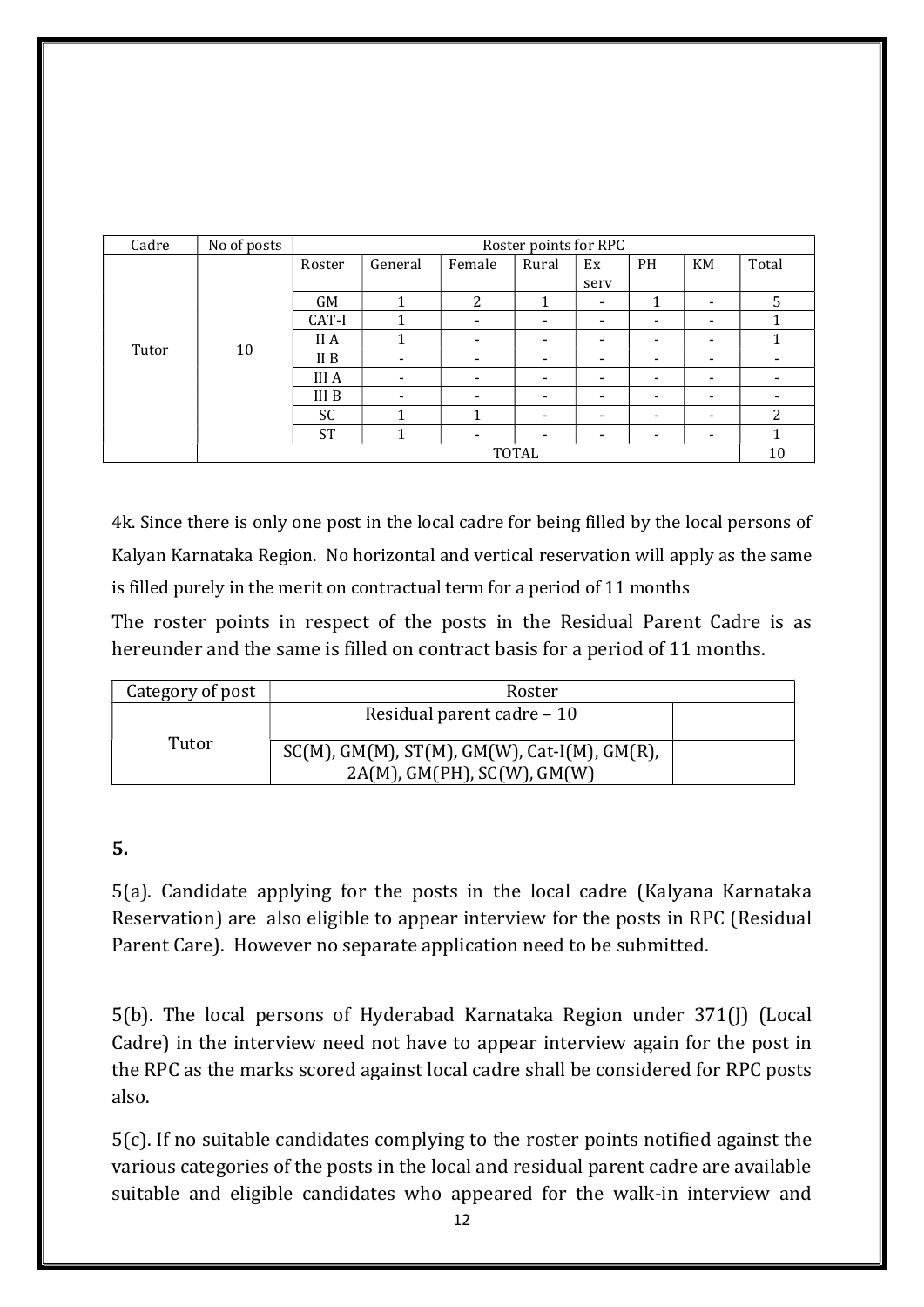qualified in all aspect except the roster requirements, then such of the eligible candidates in the order of merit shall be selected and their selection is charged against the immediate roaster points of such candidates in the sequence. Such of the notified roster points against which no suitable and eligible candidates are available in the walk-in interview for selection the same, shall be carried forward as missing roster point for being notified in the next immediate walk-in interview.

### 6. PAY SCALE :

Pay scales as envisaged by the Government of Karnataka for Government Grant in aid autonomous institutions in Karnataka (GOI/AICTE scales wherever applicable).

### 7. AGE LIMIT:-

1. Professors& Associate professors: Maximum 50 years for GM, 53 years for OBC, & 55 years for SC/ST

2. Assistant Professor: Maximum 45 years for GM, 48 years for OBC & 50 years for SC/ST.

3. Senior Resident/ Junior Resident/ Tutor: Maximum 45 years for GM, 48 years for OBC & 50 years for SC/ST. (filled purely on contract basis).

4. For In-service candidates relaxation of in the age shall be as per Rule 6 of General Recruitment Rules 1997.

#### 8. METHOD OF SELECTION:

## I) Criteria followed while preparing the merit list for Professor/ Associate Professor / Assistant Professor to short listed for the interview.

a. Number of publications in National /Indexed Journal above the stipulated number specified for the post by the NMC -0.5 mark for each paper subject to a maximum of 2 marks.

b. Number of publications in International Journals-1mark for each paper subject to a maximum of 2 marks.

c. WHO Fellowship in the same subject /University Gold Medal-1 mark.

d. Higher experience than required for the post -0.5 mark for each year to maximum of 2 marks.

e. Presentation of paper/lectures in State/ National /International Conference 0.5 mark for each paper subject to a maximum of 2 marks.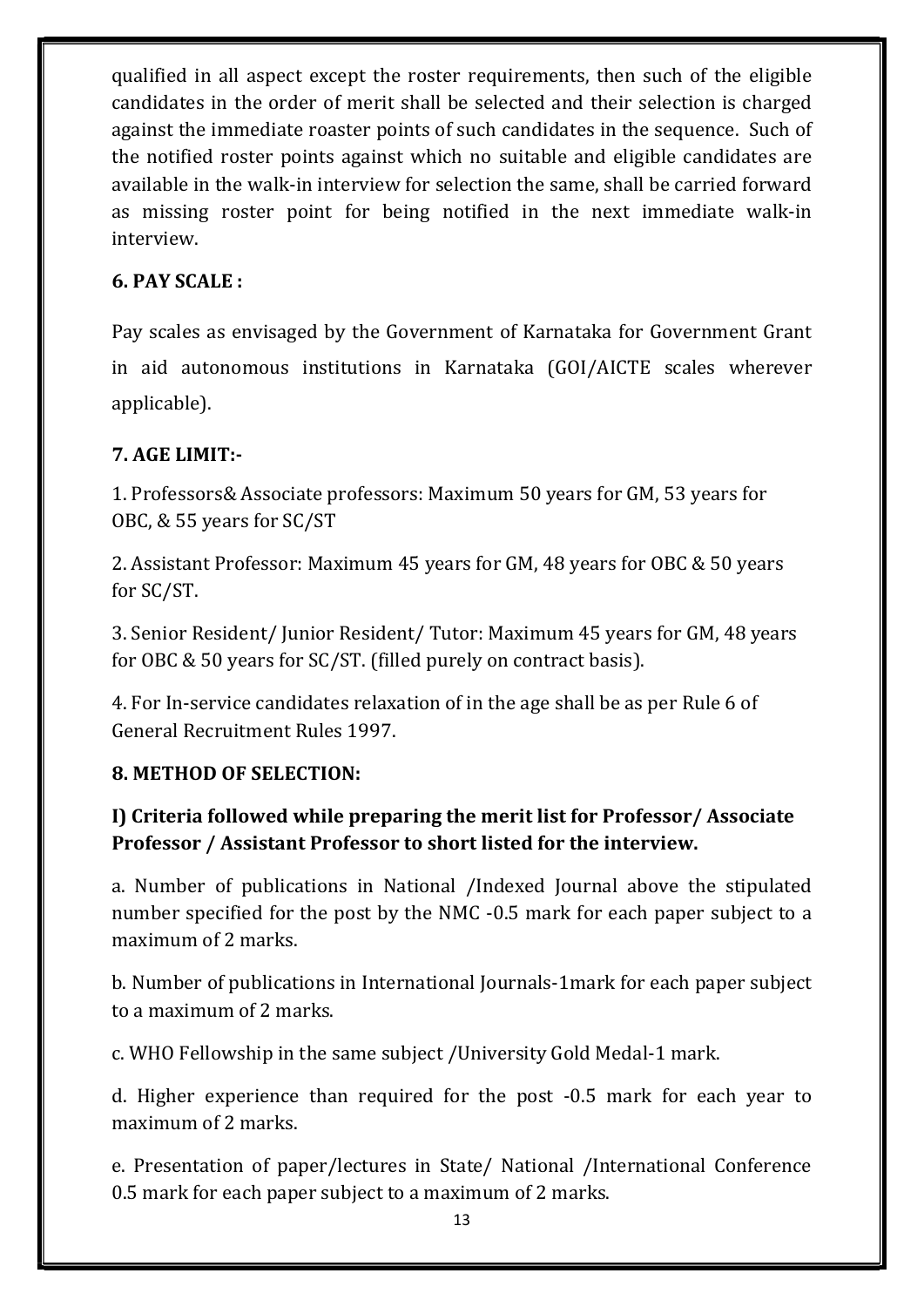f. Personality/ presentation in the interview-6marks

## II) For Senior Residents / Junior Residents & Tutors:

The method of recruitment shall be on the basis of merit and the appointment shall be purely on contract basis for the period of 11 months. The merit list shall be prepared by adding 85% of the aggregate marks obtained in the qualifying examination & themarks obtained in the interview conducted by the selection committee. The maximum marks in the interview shall be fifteen (15) & shall be distributed as follows:

a) Post graduate degree / diploma in the concerned subject- 5 marks.

b) Number of publications in International/ National / Indexed Journal above the stipulated number specified for the post by the MCI -1/2 mark for each paper subject to a maximum of 2 marks.

c) Presentation of paper / lectures in State/ National International Conference ½ mark for each paper subject to a maximum of 2 marks.

d) Personality presentation in the interview-6 marks

# 9. GENERAL ELIGIBILITY CONDITIONS:

A. Should be a Citizen of India.

B. No man who has more than one wife living and no woman who has married a man already having another wife, shall be eligible for appointment.

C. Candidate should be physically & mentally fit to discharge the duties.

# 10. CERTIFICATE FOR CASTE RESERVATION:

Candidates claiming reservation shall produce caste certificates i.e., SC/ST in Form No. D, Cat.-I in Form No. E , Cat IIA, IIB, IIIA, IIIA Form No. F and shall be valid as per rules.

# 11. RURAL CANDIDATE:

A. The Candidates who have studied and passed from 1st std to 10th std in the rural areas specified in the existing rules are eligible for claiming rural reservation. They shall produce valid Rural Reservation Certificate issued by competent authorities, in the prescribed Form No.2 as per Govt. Order No.  $\lambda$ ওন্ডাণ্ড 96 ¸ÉãÁ¤ 2005,:10.08.2005.

B. The candidates belonging to SC/ST, Cat-I, Cat IIA, IIB, IIIA, IIIB shall produce Rural Reservation Certificate in Form No.2.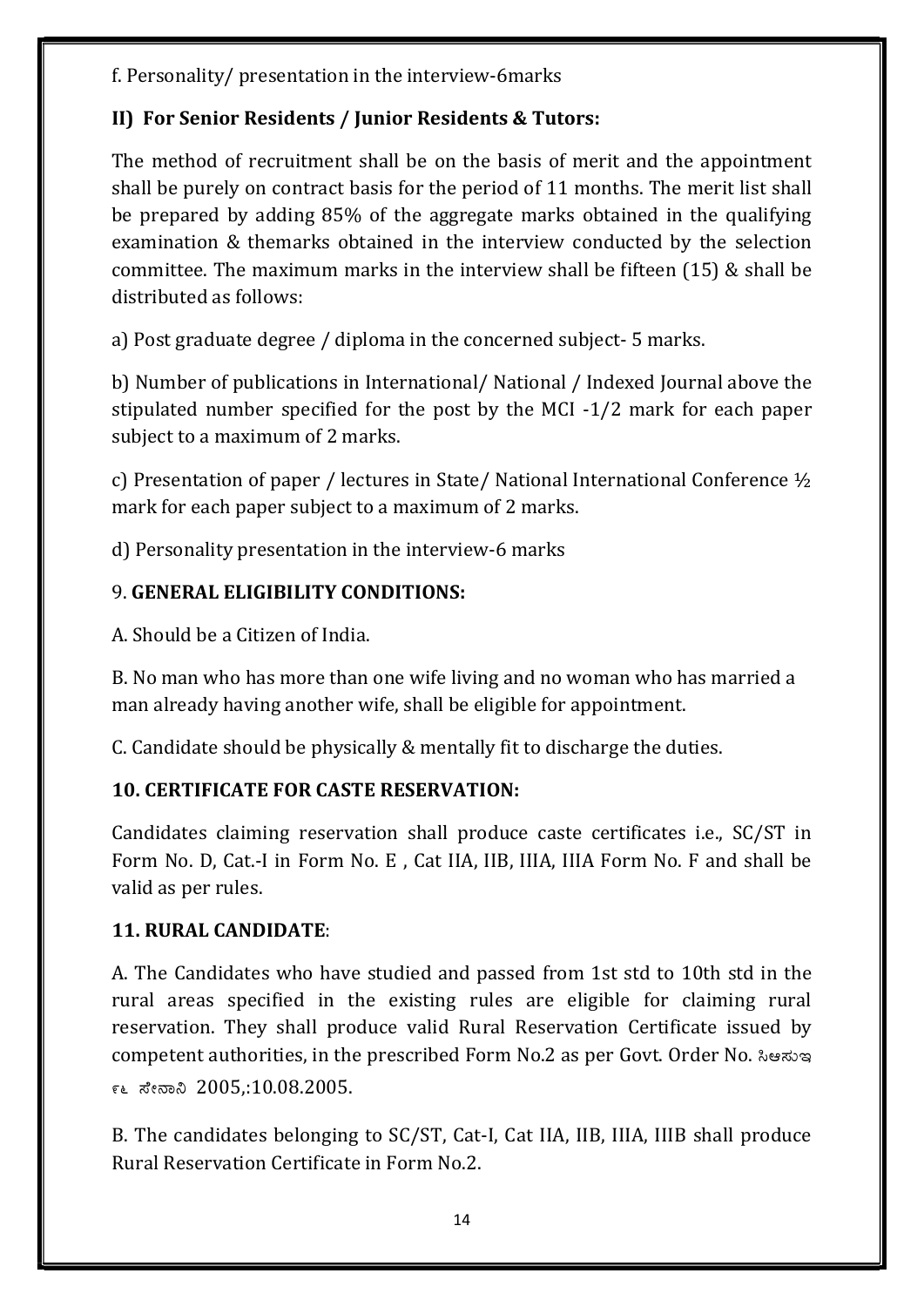C. The candidates belonging to General Merit shall produce rural reservation certificate in Form No-2 along with Form-1 certificate issued by the concerned Tahsildar.

D. If the Rural Reservation Certificate produced by the candidates belonging to SC/ST, Cat-I, Cat IIA, IIB, IIIA, IIIB is rejected, then they shall become ineligible for Rural Reservation.

### 12. PHYSICALLY HANDICAPPED & EX SERVICEMEN:

The candidate shall produce certificate of disability from the competentauthority as per rules

13. The Candidates who have passed Kannada language exam as first/second language in the SSLC or equivalent exam shall be exempted from Kannada language test.Kannada language test will be conducted for 150 marks as per rules prescribed in this regard. If the candidate fails to pass the Kannada language test he shall not be eligible for interview.

The time of Kannada exam is 9.00am on interview day. All candidates taking Kannada exam shall report by 8.00 am failing which they shall not be considered for the interview.

14. The Candidates who are employed in the Government / Government organizations shall produce "No Objection Certificate" from their appointingauthorities. Candidates working in other Medical colleges are also eligible to apply through proper channel only.

15. The Candidates claiming weightage on the basis of prior experience for the weightage should produce the Original Salary Certificate, Experience Certificate& Copy of Form No. 16 issued by Director / Principal of the Concerned Medical College/Institution.

16. The Candidates who are black listed by MCI/KMC having criminal antecedent pending/debarred candidates / dismissed from service shall not be eligible.

17. Reservation for Kalyan Karnataka region local persons:

The candidates belonging to Kalyan Karnataka region shall be regarded as local persons if he/she produces eligibility certificate issued by Jurisdictional Assistant Commissioner of the concerned Revenue sub division as specified in the Govt Order no DPAR 43 HKC 2013 dt 29/01/2014

18. The candidates appearing for interview shall in addition to holding original documents,shall also produce 2 sets of documents duly attested by gazetted officer at the time of interview.